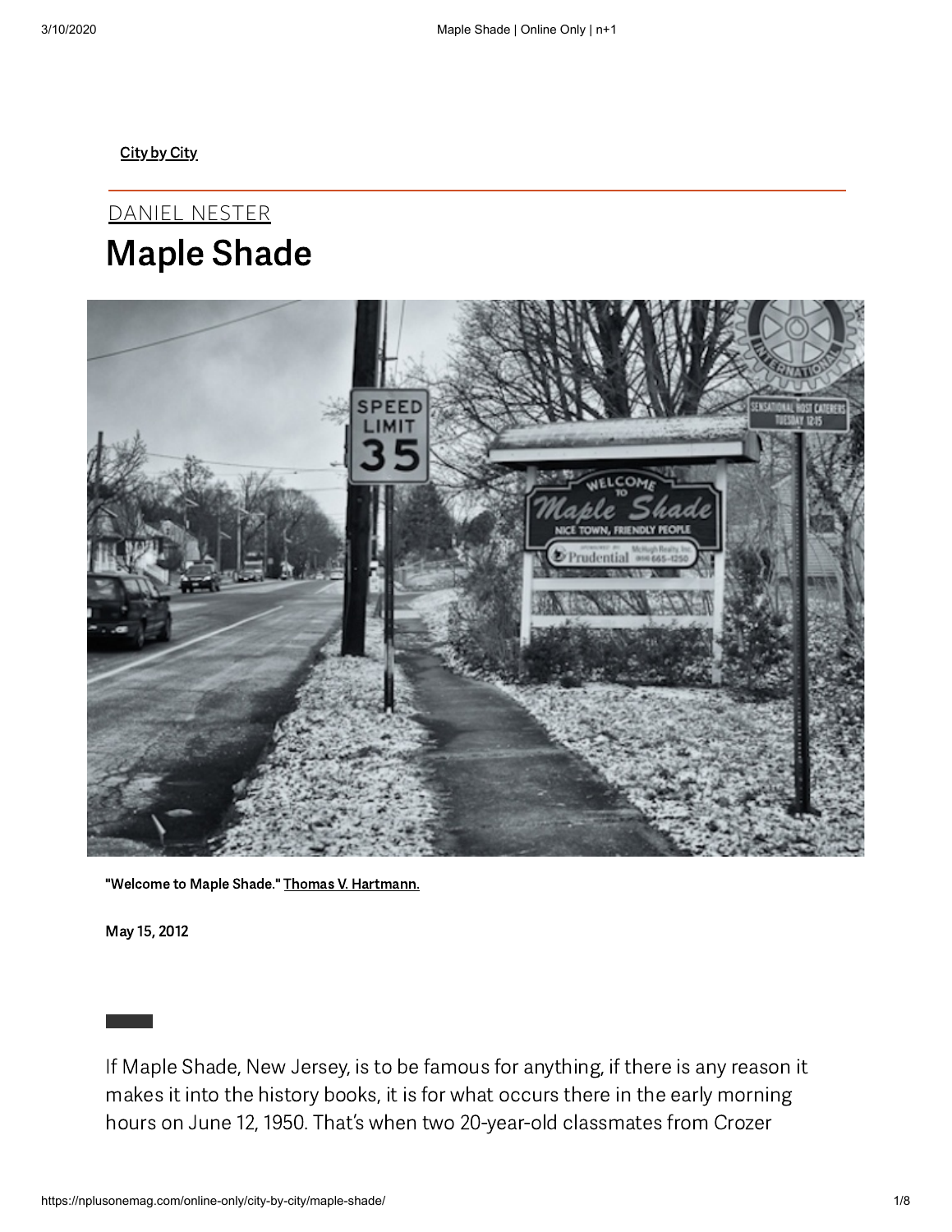Theological Seminary in Chester, PA, go out for a ride in the country with their dates. They pull off Route 73 to Mary's Café on Main Street. It is 12:45am. They sit down to be served.

The young men and their dates are black, and the waitress proceeds to ignore them. The men walk to the counter and order beers. The barkeep, Ernest Nicholls, also the owner, tells them the "best thing" would be for them to leave. The young men refuse, and sit back down at the table.

"I want you out of here!" Nicholls shouts, and takes out a pistol; other accounts say he takes out a shotgun. "I'd kill for less!"

He chases them out to the parking lot. He fires into the roof; other accounts have him shooting into the South Jersey sky.

The four leave, frightened, then angry, and drive down Main Street to the police station and file a complaint, which all four sign: Pearl E. Smith and Doris Wilson, who list their occupations as teacher and policewoman, along with the two young seminarians from Pennsylvania: Walter R. McCall and Martin Luther King, Jr.

Nicholls is arrested. The Camden chapter of the NAACP files suit. The case is dismissed three months later, however, when witnesses from the bar—three Penn students—refuse to testify.

Most King biographers categorize the incident in Maple Shade as a formative epiphany. Some people even describe Mary's Café as the birthplace of the modern civil rights movement in America.

Maple Shade is a place that is pleased with its small-mindedness. It was and is a working-to-middle class town, proud of its outsider status as a blue collar island in a sea of richer towns: Cherry Hill, Moorestown, Haddonfield. There are other poor towns in South Jersey—Gloucester, Vineland, parts of Camden—but Shaders never mix with other towns, rich or poor.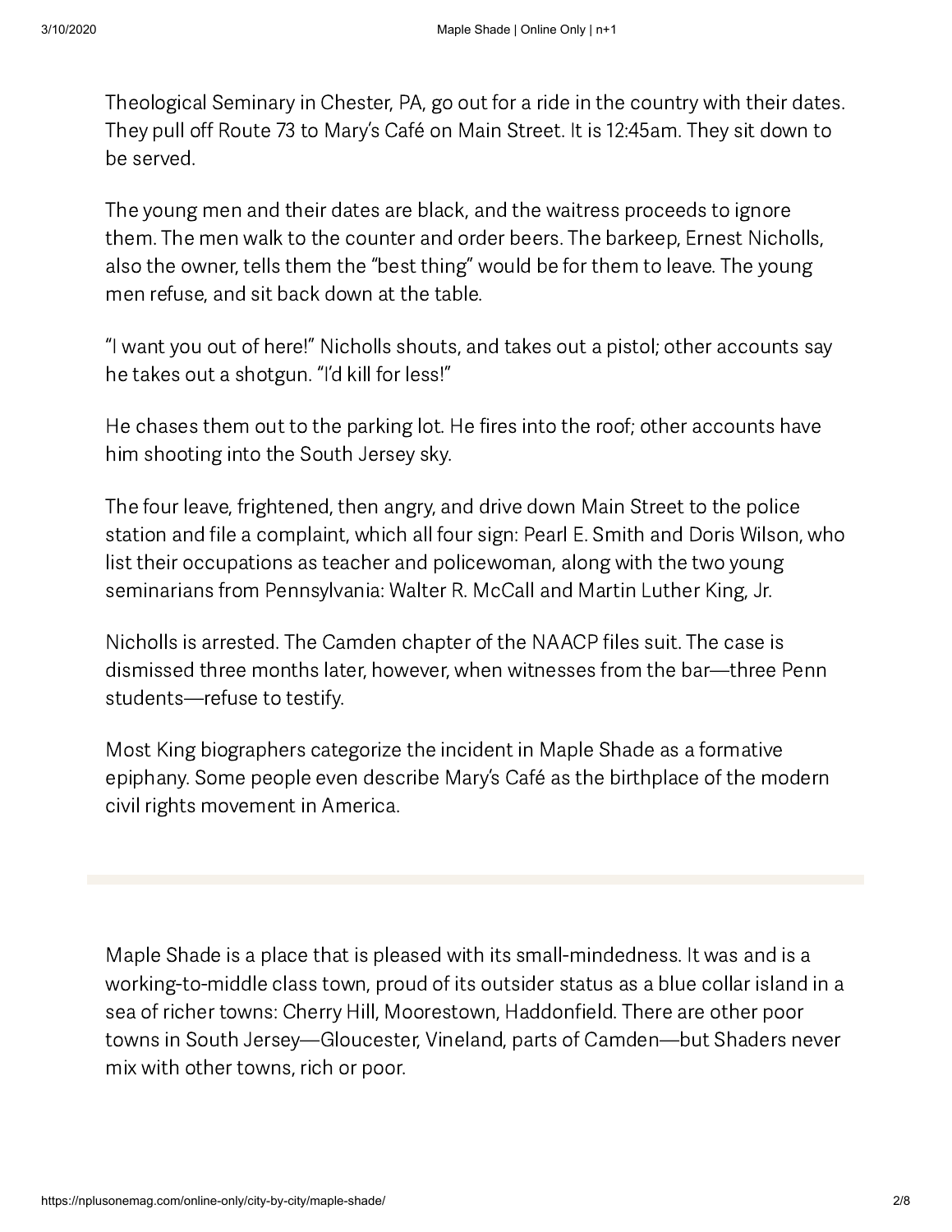"There's a carload of people from Cinnaminson at the custard stand," somebody would say while sledding on a hill. "Let's help beat the shit out of them!"

Growing up, the King story was told to me with either tempered shame or perverse pride. Race certainly has a lot to do with it: Maple Shade is overwhelmingly white, born out of white flight after the war, had KKK marches in the 1920s, and is currently home to a leading white power record label. It's also not, to use a term I have always hated, white trash. Still, I've sat next to old-timers in bars who said that King and his friend should have known better, that they were just a couple of black guys coming into The Shade. You don't go to The Shade, one man told me, much less a local bar at one o'clock in the morning, if you're a black guy.

It wasn't clear to me if this man was talking about 1950 or the present day.

My mother's parents moved to The Shade and bought a house on Melrose Avenue after the war. My grandfather, who spent the Depression eel-fishing in the Schuylkill River and World War II aboard the USS Crescent City in the Pacific, worked a series of jobs there: milk man, non-union welder, and, finally, printer of New Jersey Turnpike toll tickets. Any homogenous blue collar town builds a wall around itself, circles its wagons, marks off its own territory. It made sense that, when folks from Philly's working-class neighborhoods—Kensington, Fishtown, South Philly—came to Maple Shade, they brought insularity and prejudices with them.

My mom grew up in Maple Shade. My dad met my mom on Market Street in Philadelphia, where she worked as a secretary and he was stationed in the Navy. He came courting at my grandparents' house, which was by then on Mecray Lane. And when they married, they moved five blocks down the street. My father worked as a local delivery truck driver, my mother a part-time secretary at the Catholic elementary school that she and then my sister and I attended. My father loaded up 18-wheelers on the night shift, brutal work, on a Teamster's wage. We grew up comfortably, in the United States of America, oblivious to what we didn't have or couldn't afford. "Like most Americans," H.L. Mencken wrote, "I've spent the better part of my life laughing." Growing up, Shaders were clannish, but also no-nonsense and helpful. Every family knew every other family by siblings or neighborhood.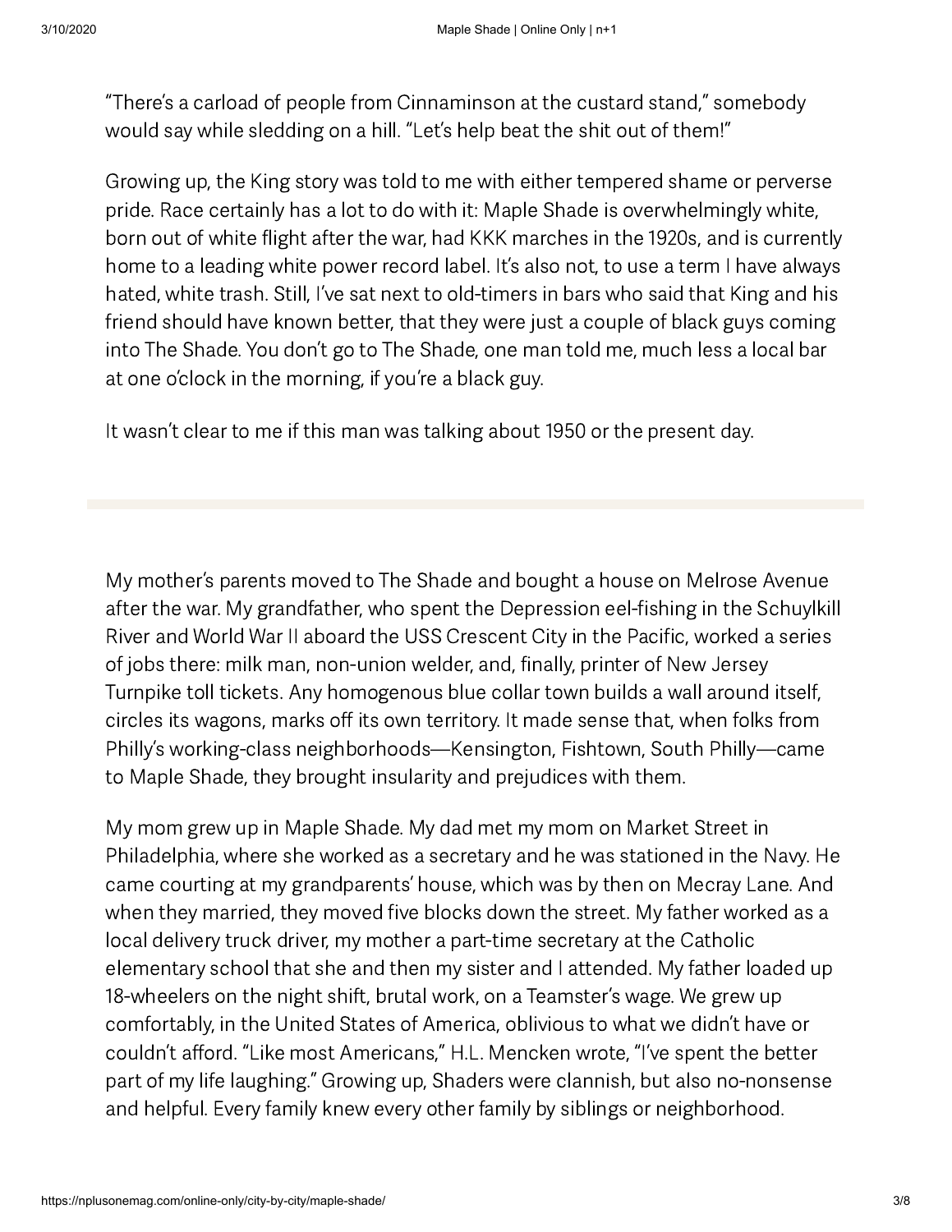Shaders had the sidewalk sale each September and the Jaycee Carnival each summer; they bought rubber parachute men for their kids at the 5 and 10. Shaders worked hard and went home, or they went to a bar—there were so many bars along one mile on Main Street (20) that Maple Shade was rumored to appear in record books. Shader guys played baseball and football and drank beer in the woods. Shader girls joined the cheerleading squad or played field hockey and drank beer in the woods. I played trombone and wore glasses that remained tinted indoors. I prayed to Our Lord Jesus Christ that my family could afford the monthly payments for me to go out of town to Catholic high school. I could not play baseball well and did not drink beer in the woods.

Shaders are prickly about how they are perceived. As I write this, I know that my stepfather Bill, an honorable and friendly dude and Vietnam vet who was my mom's prom date in 1965 and reunited with her 25 years later in a marriage so Romantic and small town it makes me blush, will tell me again that I should "stop picking on Maple Shade," that I have it all wrong. My mother attributes her husband's boosterism to having never worked in town or raised kids there. If I had a chance to explain to him, I'd say picking on The Shade is only half the story, that in a way I had to hate the place in order to leave it, and once I did, I saw how it was the only genuine and interesting place I'd ever lived.

When I moved to New York to go to graduate school, I'd encounter union organizers, activists, poets, fresh out of colleges that all seemed to end with -n—Oberlin, Bowdoin, Wesleyan. They were ready to join the revolution, any revolution. I wondered, sometimes to their face, whether, if I could transport them via holodeck to some bar in Maple Shade, they would feel the same way about their cause, whether they thought that it was worth it to fight for Shaders' rights, these particularly crude people I love, moderate Democrats whose dads and moms worked as bricklayers, telephone linemen, jig and dye makers, plumbers, stood behind machines at coat factories, loaded coal trucks, operated heavy equipment, built ships. Every Shader I've known, much to their credit, saw through protest kids as people who had the time to march around out of noblesse oblige. Shaders don't put it that way. They just don't need or want help. They're doing fine on their own.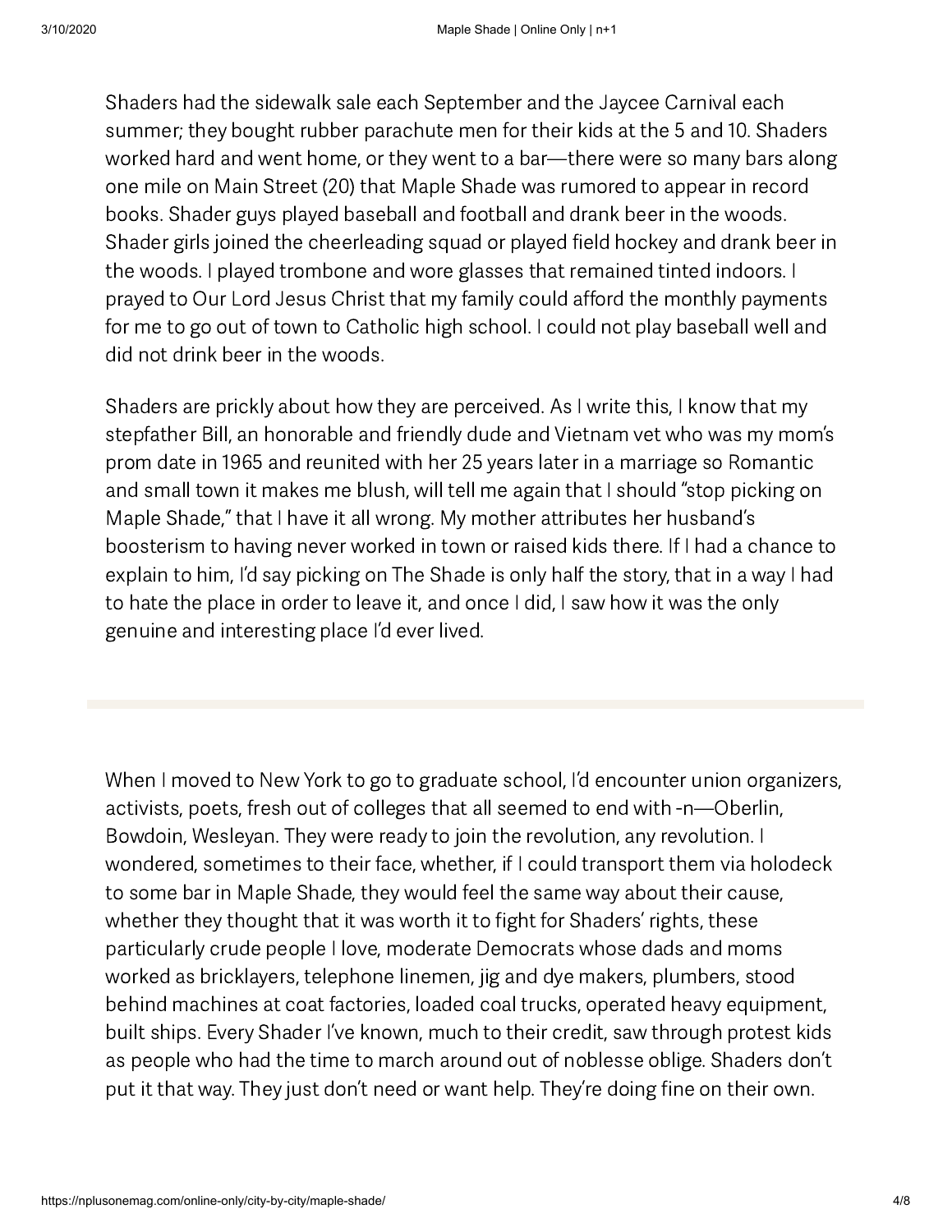That independent streak is also Maple Shade's undoing. In The Clustering of America, Michael Weiss cites Maple Shade as an epicenter of "Blue Chip Blues," "middle class people with working class values" who missed out on the waves of economic changes since the 1980s. Most of the 19,000 residents have not completed college, he writes, and don't necessarily see the value in a degree.

"As long as the kids can learn a trade and make some money at it," Weiss quotes one Maple Shade parent, "then we're happy."

You don't need to be an actuary to predict where this goes. Twenty years after Weiss's book, the country's manufacturing base gutted, Shaders still fall behind the national averages of highest education level attained (some college, associate, bachelors, graduate). One of the Shade's many paradoxes is how such a tight-knit town with solid families fails to pivot from blue to white collar or service jobs. Among Shaders my age, those who stopped at high school have iffy jobs (mall jobs, bartenders, non-union construction), and college grads, who mostly left town, have good ones (teachers, bank managers, accountants). At my sister's 1985 graduation, I remember the principal handing out fifty-dollar scholarships for books to go to beauty school. One student was offered a full ride to Trenton State.

People didn't talk about college in the Shade. You talked about which car you would buy once you started working. But I didn't want to learn a trade. I didn't care about making money, especially after my dad was laid off from his job. In the early 1980s, the trucking and just about every other industry began to unravel. My grandfather drove my mom out of town to discount groceries to spend her Food Stamps without embarrassment. To be poor in Maple Shade is to remind others how they are just a couple paychecks away from being poor themselves.

In 1983, I was walking up to the Hilltop Diner to play some Defender when I met Tom Hartman.

I lived on 351 West Woodlawn, which ends in a curve, around a sewage processing plant, and continues up Park Avenue, and that is where Tom lived with his parents in a pink rancher. His parents owned a liquor store, and he was a senior at Maple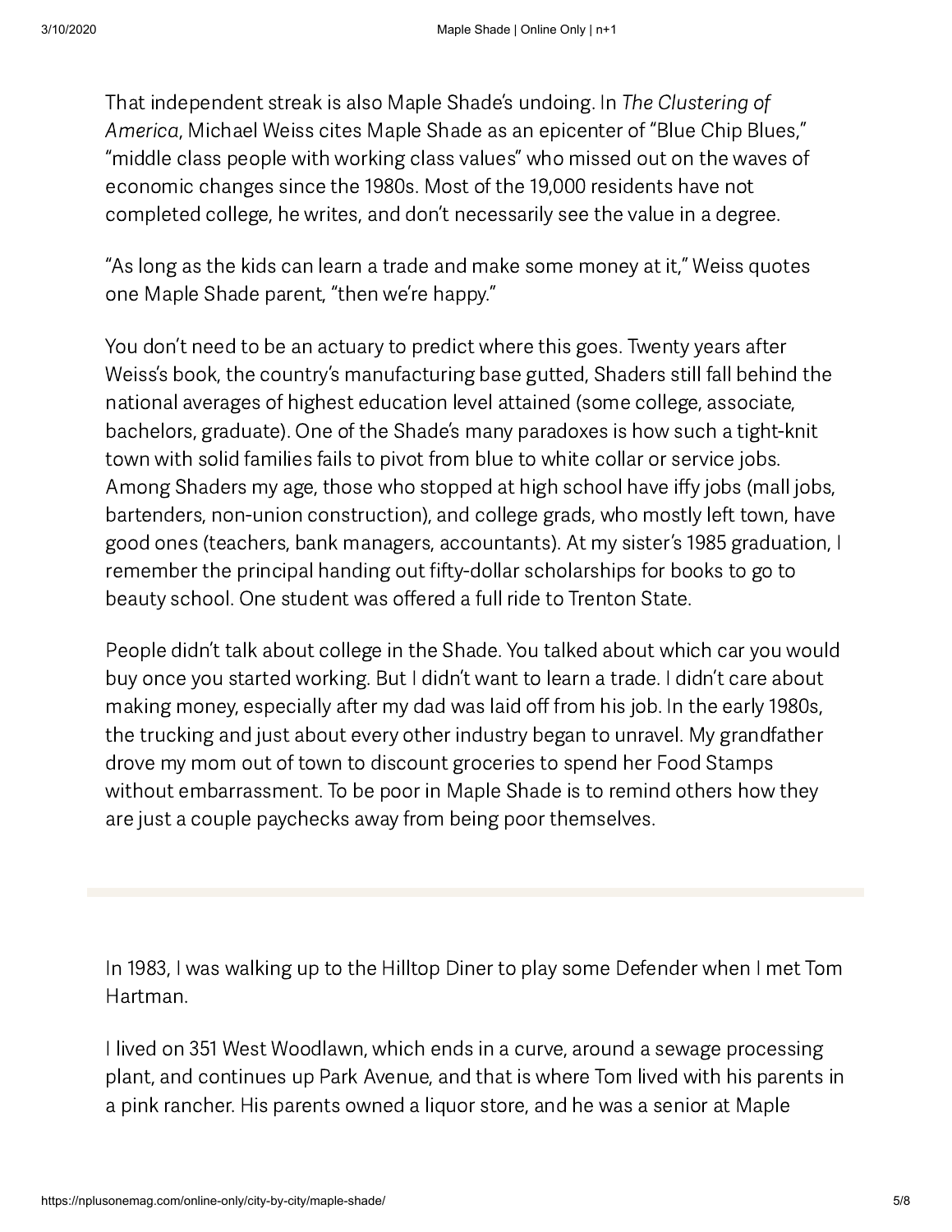Shade High. I remember striking out to him in CYO. As a kid, his mom called in to check on Tommy, and my mom the school secretary would answer the phone to reassure her that her son is OK. I was admiring his metallic blue Chevy muscle car in his driveway, when I heard him shout to me from his front door.

"So, Nester, I hear you're into music."

Tom always wore nice clothes and the latest sneakers. He was a husky pants wearer like me, but he did not wear the usual Deep Purple shirt and sparse mustache. He carried himself like an athlete. He played basketball with dudes who beat me up. I was surprised he knew my name.

"Yeah, sure. I have 250 records and 100 tapes. I haven't counted my 45s." Such a catalogue list must have made Tom smile. Sure, you have a collection. But what's actually in your collection?

"Are you into punk rock at all?"

This question sounds corny now. Who isn't "into" punk rock? But such a question in Maple Shade, where FM rock issued out of every bitchin' Camaro or F150, where girls sat barefoot on Dodge hoods and sipped warm beer, where no one would predict they'd all be listening to country in 30 years–but they would be!–to ask someone a question about punk rock was like to asking if you read Communist literature in the 1950s. I said that I was, in fact, "into punk rock,"or at least curious, and he went back inside.

"I have Ramones albums," I said. "That's about it. My favorite new band now is R.E.M."

"They're alright," Tom said. "But they're too commercial."

He goes back into his house, and brings out a short stack of LPs, all in pristine condition, some I read about in Record, Musician, The Bob and other music rags I subscribed to.

"Why don't you borrow these and let me know what you think?"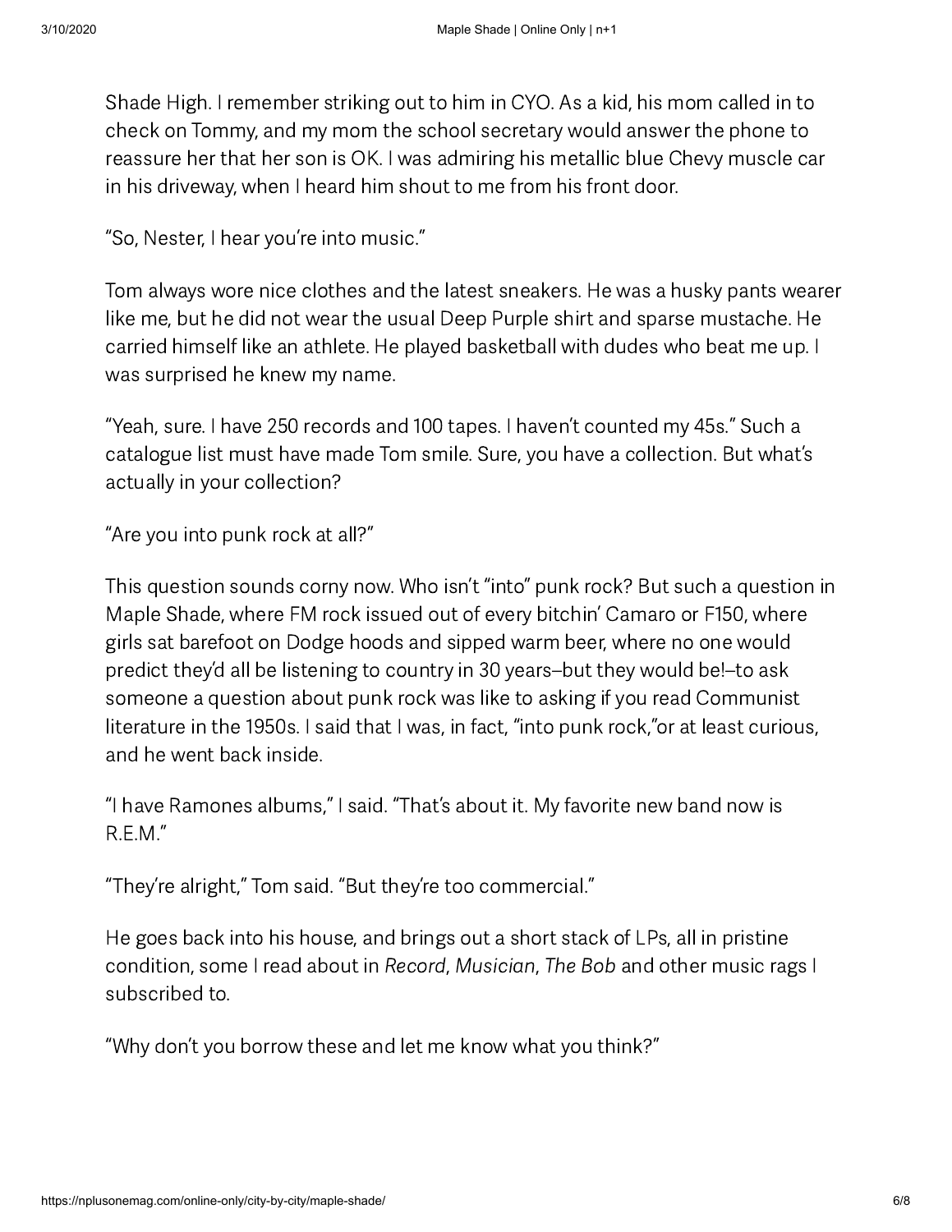If I could point to one moment where I was assured there was a way out of Maple Shade at least in my mind, where I could say there is a Before and an After, where someone or some force interceded and changed the way I look at the world, it would be when Tom Hartman handed to 13-year-old me the following records: Hüsker Dü's Zen Arcade, Stiff Little Fingers' Inflammable Material, the first Bad Brains LP, Another Music in a Different Kitchen by the Buzzcocks, Wire's Pink Flag, and Snap!, the greatest hits collection by his favorite band and soon to be one of mine, The Jam.

I turned around to go back to my house. I would never play Defender with the stoners from town again. I would stop listening to Foreigner and Billy Joel and Blondie. Some of these records were played so much over the course of the next two weeks that I had to go to Sound Odyssey in the Cherry Hill Mall to buy Tom replacements.

Whenever I am in the town's limits, I drive by my old house on West Woodlawn to see how the owners are treating the ancestral home. My wife has grown tired of these detours. My sister drove by once and offered the current owners to go to Home Depot to replace the closet door where our parents penciled in our heights growing up.

A couple years ago, I drove up to the Wawa on Forklanding Road, where all the Shaders used to confer in the parking lot with their monster trucks, and I saw a couple of people in colored mohawks. Colored mohawks! I had rocks thrown at me because I listened to Squeeze on my boombox, and these kids were openly embracing funny haircuts and—could it be?—one of them was wearing a Black Flag t-shirt?

It felt, somehow, anticlimactic. I didn't feel like a trailblazing pioneer as one of the few punk new-wavers in town in the 1980s; it was a means to escape the decrepit souls of my 08052 Zip Code. Still, it felt ingenuine how these young men were out in the open like this. They should be in basements, with headphones on, swapping import 45s they bought on trips to Third Street Jazz in Philadelphia. They should respect the provincial Maple Shade I knew. But now of course there's no